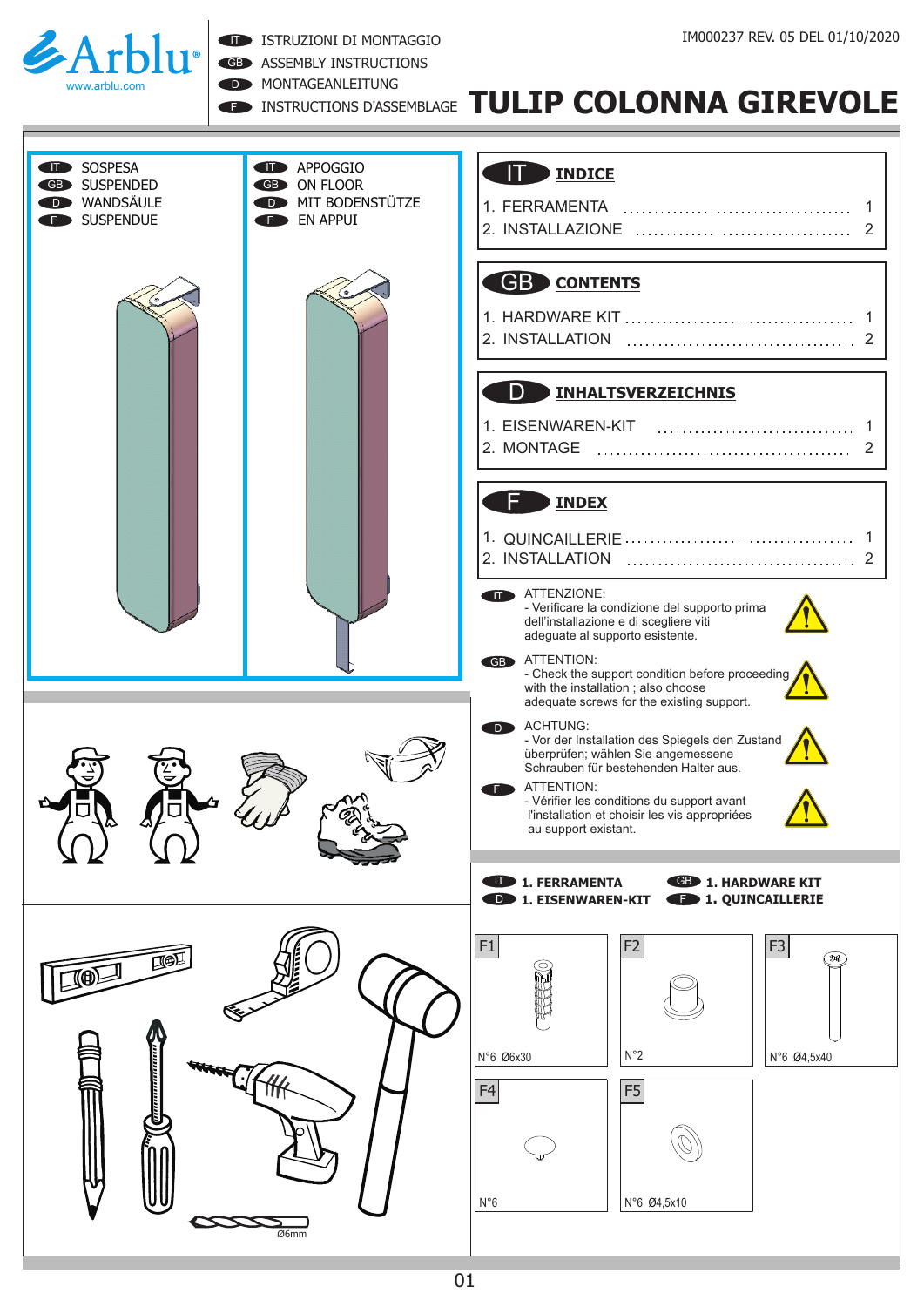# *&Arblu*

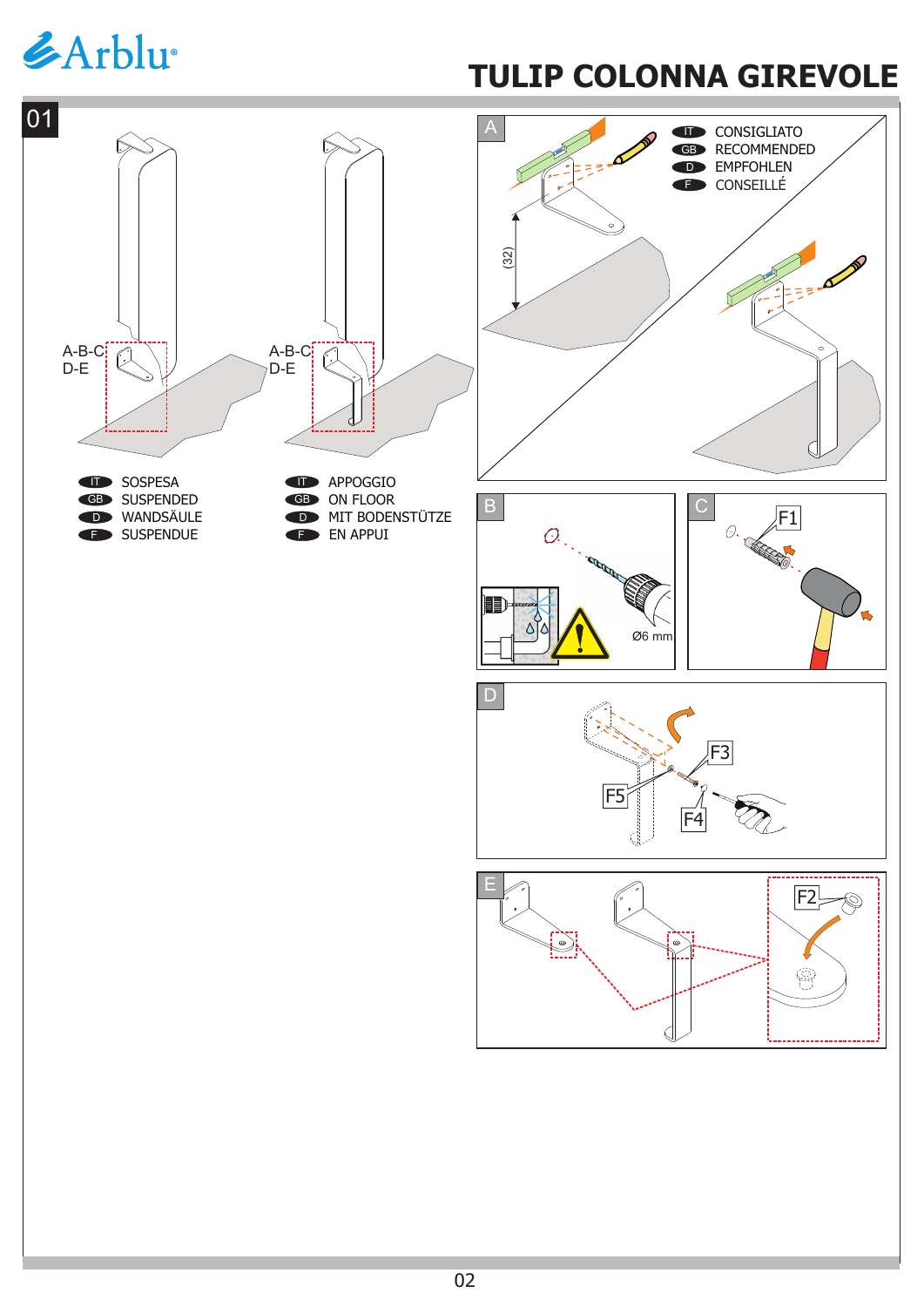# *GArblu*

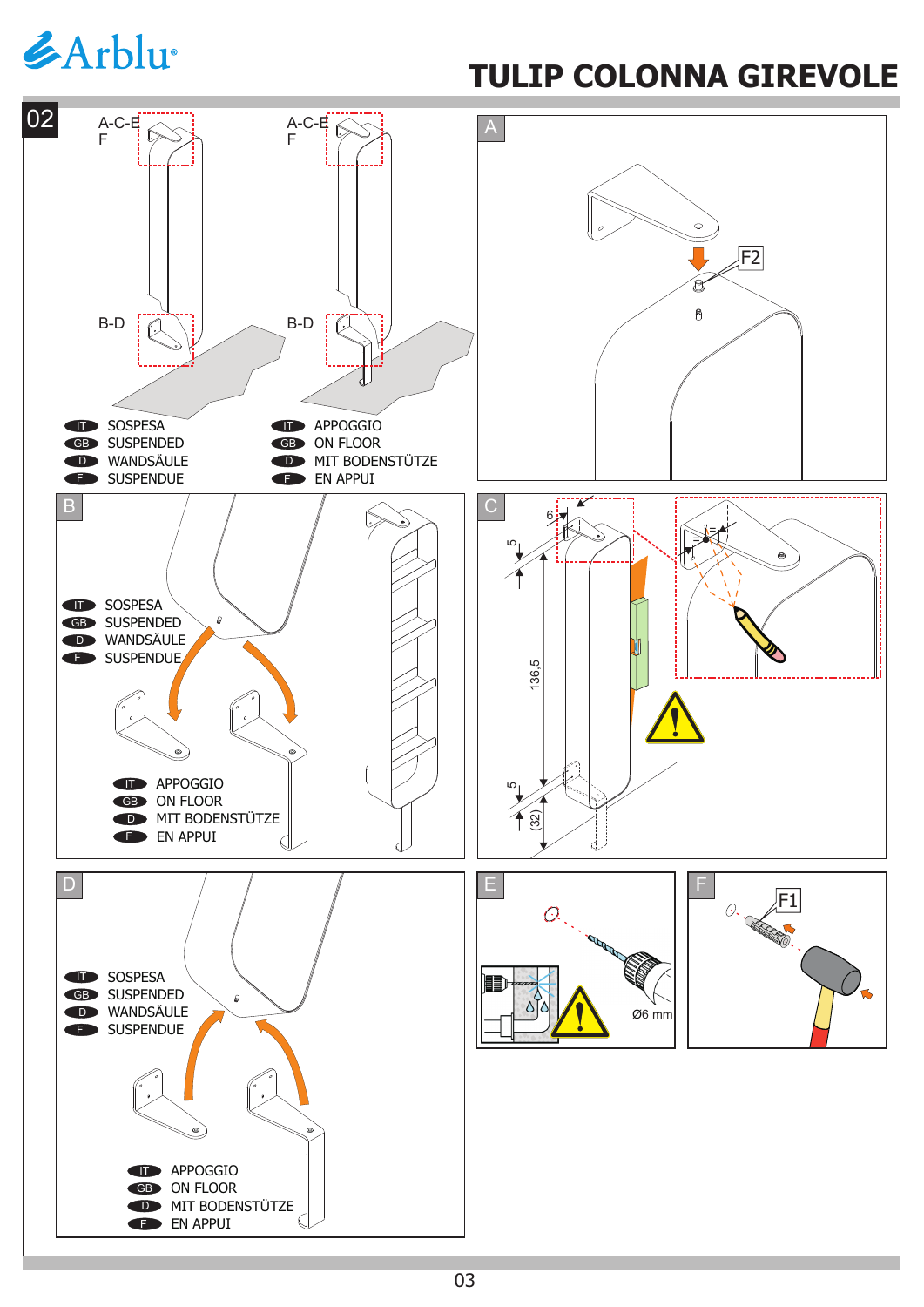# *EArblu*

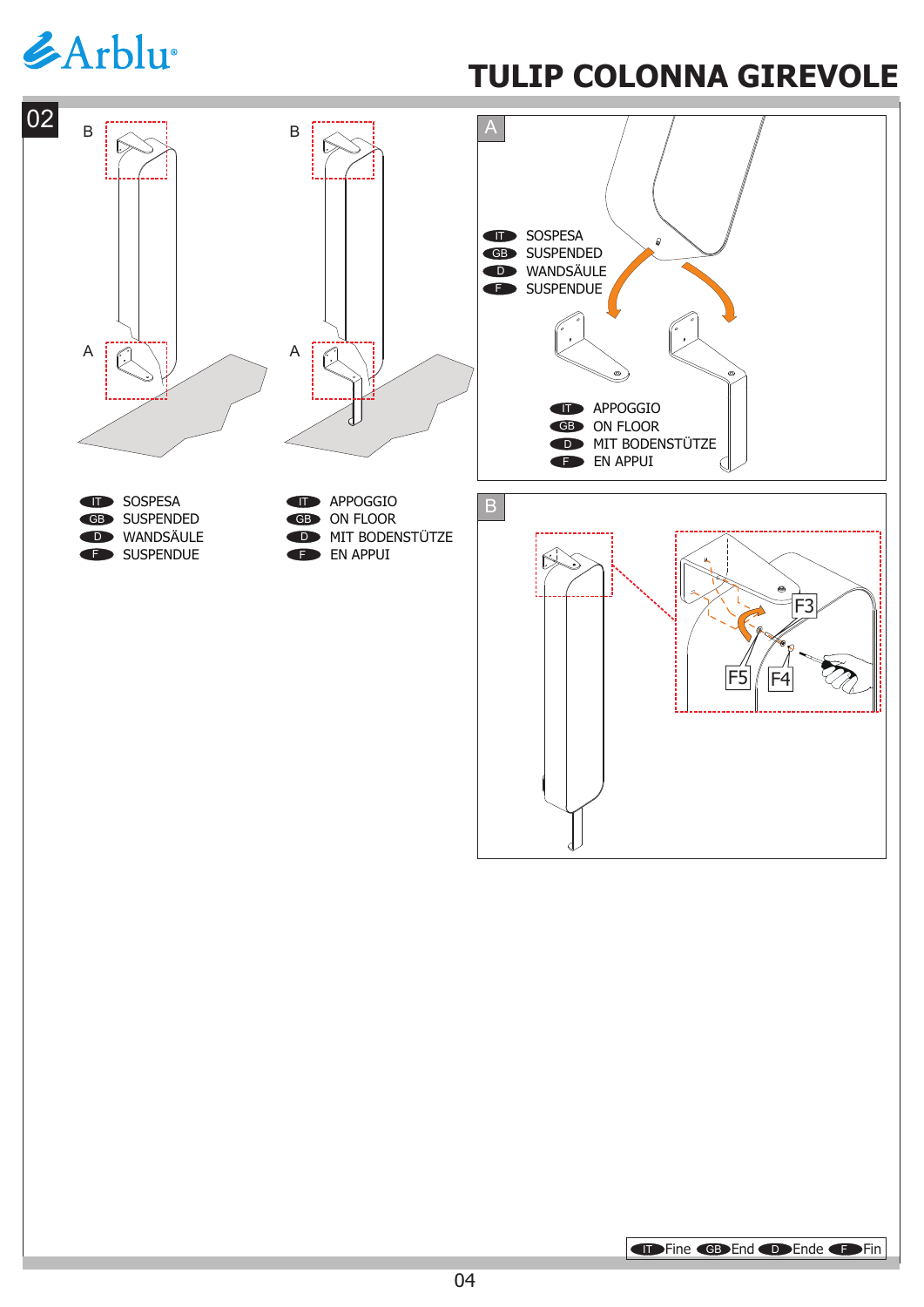

#### **IT SCHEDA TECNICA**

GB TECHNICAL SHEET

D **TECHNISCHES DATENBLATT** 

FICHE TECHNIQUE